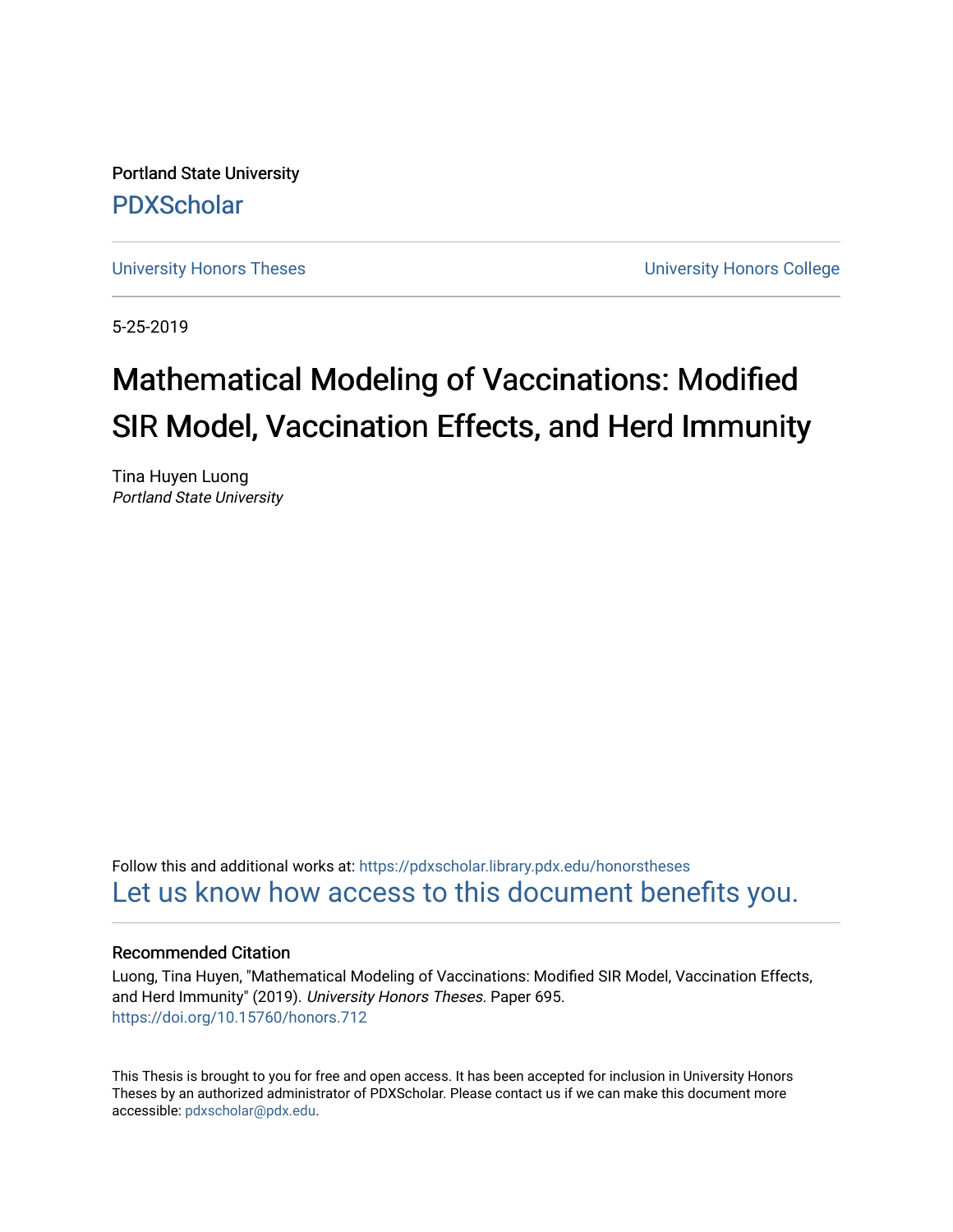# Portland State University PDXScholar

University Honors Theses University Honors College

May 25th, 2019

# Mathematical Modeling of Vaccinations: Modified SIR Model, Vaccination Effects, and Herd Immunity

Tina Huyền Lương Portland State University

Under the supervision of Prof. Jeffrey Ovall

# Let us know how access to this document benefits you.

Follow this and additional works at: https://pdxscholar.library.pdx.edu/honorstheses

#### Recommended Citation

Luong, Tina H., "Mathematical Modeling of Vaccinations: Modified SIR Model, Vaccination Effects, and Herd Immunity" (2019). University Honors Theses. Paper 695.

#### 10.15760/honors.712

This Dissertation/Thesis is brought to you for free and open access. It has been accepted for inclusion in University Honors Theses by an authorized administrator of PDXScholar. For more information, please contact pdxscholar@pdx.edu.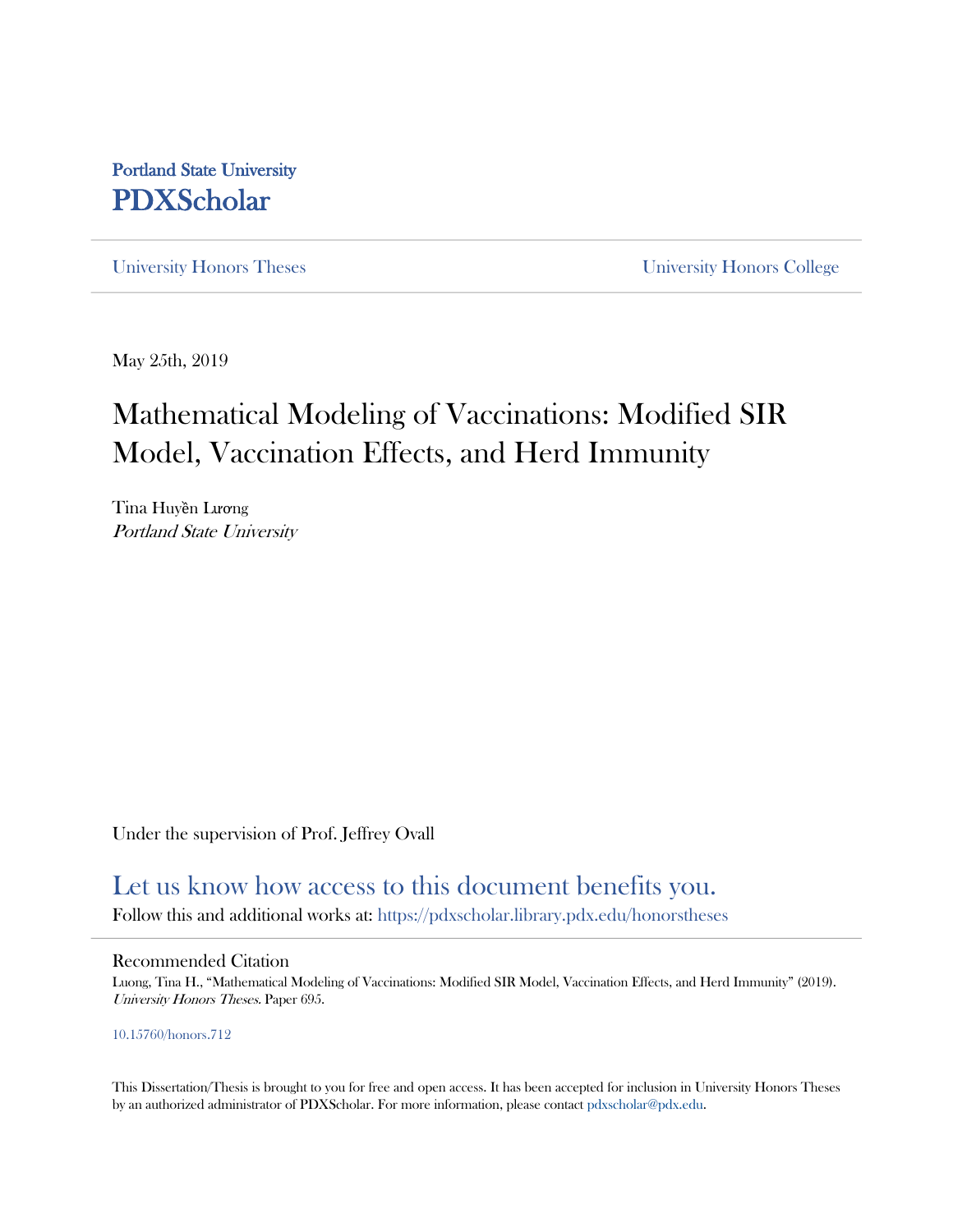# Mathematical modeling of vaccinations: modified SIR model, vaccination effects, and herd immunity

## Tina Huy**ề**n L**ươ**ng

Portland State University

# ABSTRACT

Despite the clear effects and benefits of vaccinations on a population, there are many individuals that choose to not vaccinate for non-medical reasons, giving rise to anti-vaccination movements and vaccine hesitancy. This paper introduces the different types of vaccines and the effects of vaccines in the body and provides an examination of a case study of the 2019 Pacific Northwest measles outbreak. The outbreak is modeled using a proposed modified SIR model and solved using the Fourth-Order Runge-Kutta method. The results suggest that around day 20, almost the entire population becomes infected with the vaccine-resistant strain, which outcompetes the wild-type strain, and the vaccination rate of Clark and Multnomah county suggest that the herd immunity effect does not occur. Many limitations exist for the proposed modified SIR model, with two major limitations being the lack of spatial consideration and the assumption of homogeneous mixing of the population.

## INTRODUCTION

Before vaccinations in the 20th century, there have been over half a million cases of measles, over 150,000 cases of mumps, and around 50,000 cases of smallpox annually, and since the introduction of vaccines, the number of cases for measles, mumps, and smallpox decreased by 99.9%, 98.7%, and 100% as of 2009, respectively. 1 Time and time again, vaccines have displayed their ability to eradicate diseases and decrease disease occurrences; however, many individuals still find themselves hesitant of vaccinations due to many factors such as vaccine controversy, cultural/religious/personal beliefs, past experience, family history, personal feelings of control, community and peer influence, and so forth. To observe the effects of vaccination and herd immunity on the number of disease occurrences in a population, an examination of a case study of the 2019 Pacific Northwest measles outbreak is conducted, and the outbreak is modeled by a modified SIR model.

## VACCINATION: TYPES AND EFFECTS

## Types of vaccines

Many different types of vaccines have been developed to address different concerns and conditions, such as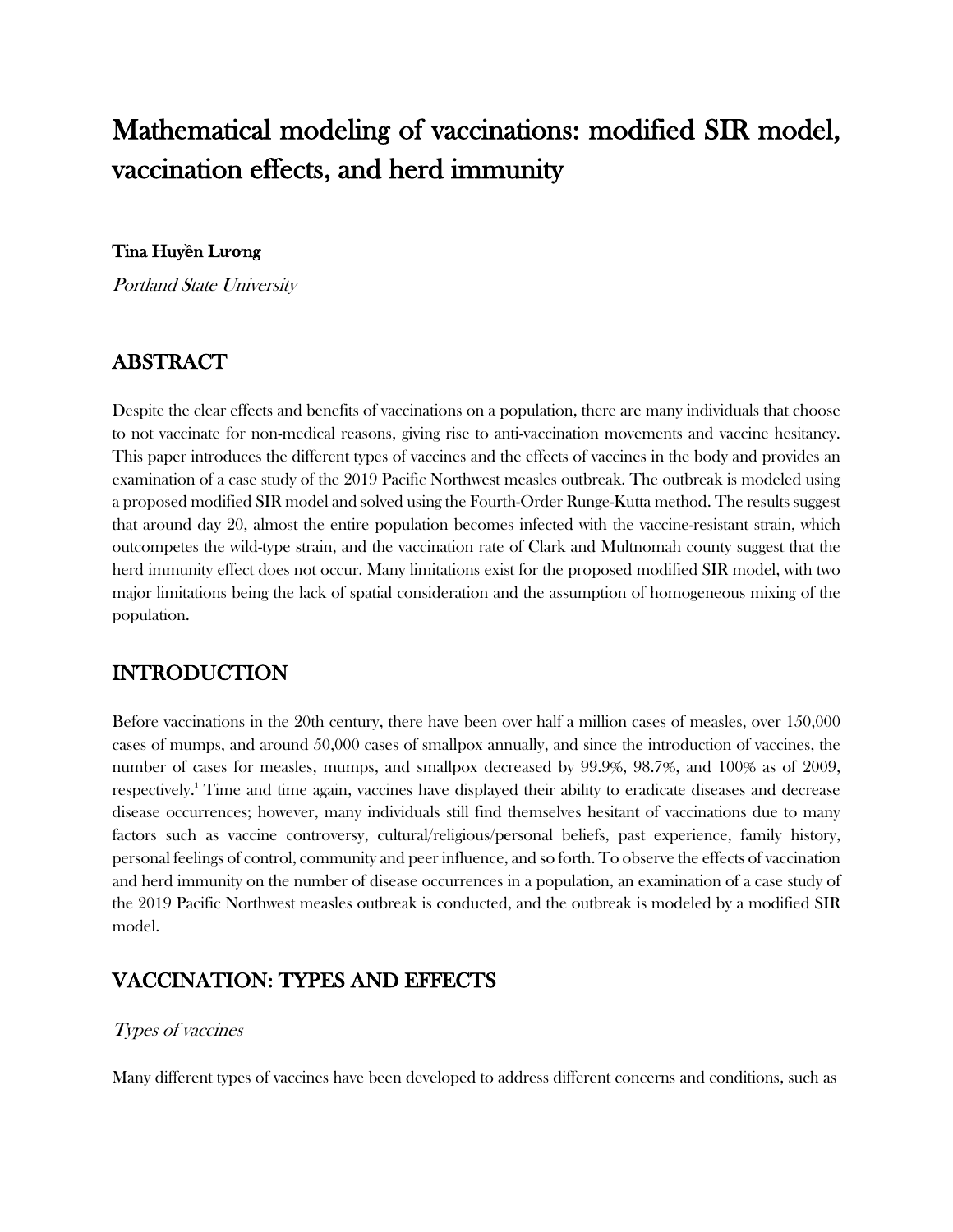immune response, infection dynamics, environment, and so forth. The most commonly seen vaccines are live, attenuated, inactivated, subunit, conjugate, and toxoid vaccines.

- 1) Live, attenuated vaccines are composed of a weakened version of the live, infectious agent.
	- e.g. MMR vaccine (measles, mumps, rubella), varicella vaccine (chickenpox)
- 2) Inactivated vaccines are composed of the dead infectious agent.
	- e.g. inactivated poliovirus vaccine, flu shot, hepatitis A vaccine
- 3) Subunit and conjugate vaccines include only parts of the infectious agent (like its antigen, protein, sugar, etc.), rather than the whole microbe.<sup>2</sup>
- e.g. part of DTaP vaccine (whooping cough), Hib (Haemophilus influenzae type B) vaccine 4) Toxoid vaccines are composed of the weakened version of the toxins that certain bacteria release. Toxins are weakened to the point where they cannot cause illness.<sup>2</sup>
	- e.g. tetanus, diphtheria

### The intersections of the body's immune response and vaccinations

To better understand how vaccines work, one would first need to recognize the ways in which the human body tackles illness and builds immunity. An over-generalized explanation is given below.

Infectious agents, such as bacteria or viruses, invade the body and replicate, causing an infection and leading to an illness. To begin, immune cells rush to the infected area and induce inflammation, while macrophages and neutrophils engulf the infectious agents through endocytosis, digest them using enzymes, present their antigens on the cell surface, and secrete signaling molecules to recruit more immune cells. When the infectious agent is a virus, infected host cells secrete interferons (special proteins) that signal uninfected, neighboring cells to release substances that inhibit the reproduction of viruses and decrease the permeability of cells. 3 T-cells and B-cells are also present and attempting to attack infected cells and infectious agents, respectively.

As all this is occurring, dendritic cells collect antigens from the infectious agents, display them on its surface, and initiate the body's adaptive immune response by presenting the antigens to naive T-cells in secondary lymphoid organs. 4 The exposed naive T-cells then replicate to produce a variety of T-cells, including memory and helper T-cells, and helper T-cells go on to activate naive B-cells. B-cells reproduce to create memory Bcells, which remember the appropriate antibody needed for the specific antigen of an infectious agent and remain in the body after infection, and plasma cells, which are responsible for releasing an influx of antibodies.<sup>8</sup> T-cells are a part of the body's cell-mediated immune response and target infected host cells, whereas B-cells directly target the infectious agent and release antibodies to combat antigens on the agent's surface and any free-flowing antigens in the blood or lymph. 3

Though seemingly efficient, it typically takes around seven to ten days after the exposure to the antigen for Bcells to respond with the appropriate antibody because each B-cell creates only one specific configuration of the antibody and antigen receptor, corresponding to only one specific antigen. However, depending on the illness, seven to ten days may be too late for the body to fight off the illness alone or for the individual to not develop complications. Since memory B-cells remain in the body and await re-exposure to the antigen, the development of memory B-cells serves as the goal of vaccinations. Vaccines work to help an individual build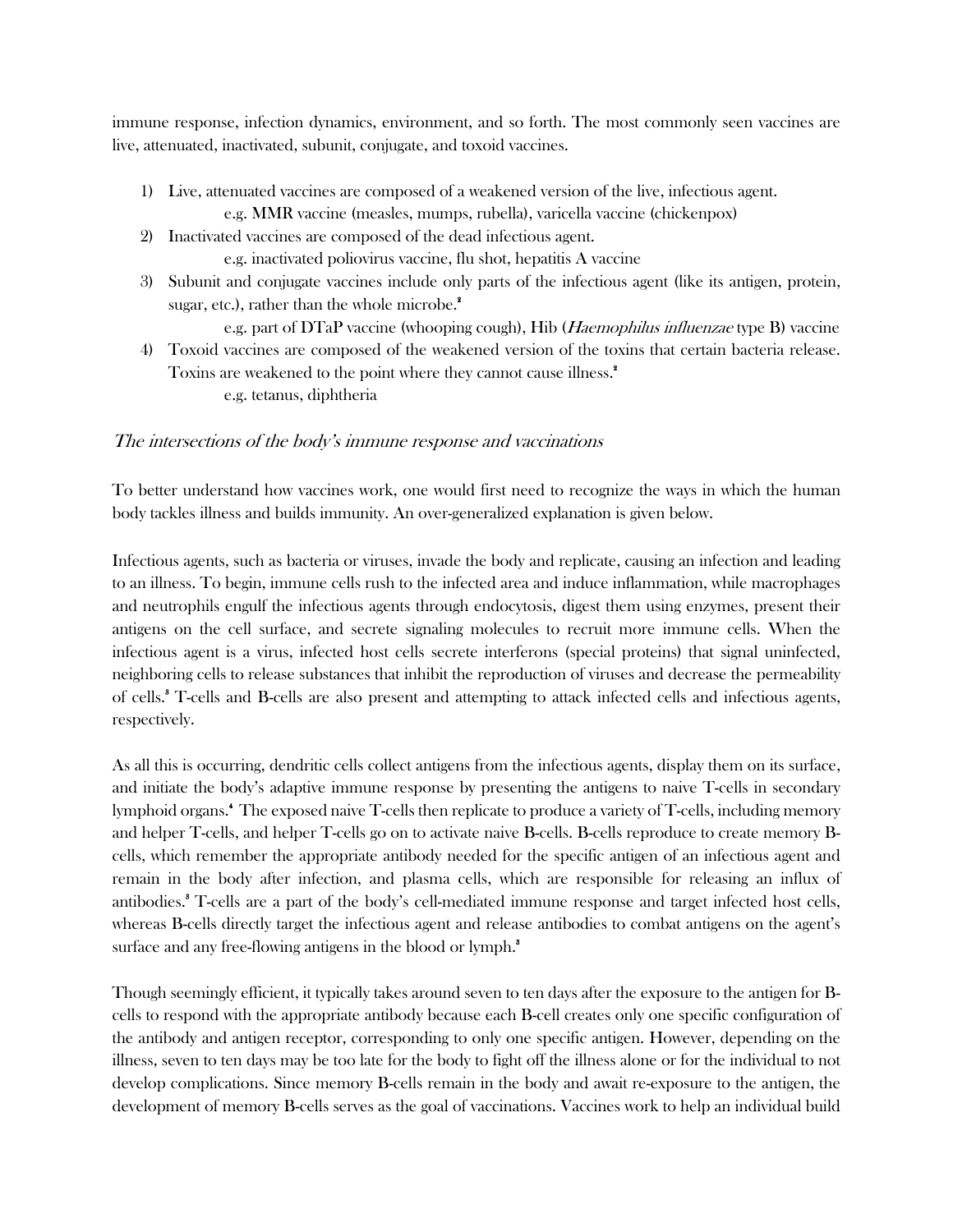immunity by imitating an infection. From the pseudo-infection, the body undergoes its immune response, producing memory T- and B-cells in the process. In the event of a true infection, the immune system views this as a repeated encounter, and the memory B-cells rapidly produce a surge of the appropriate, corresponding antibodies to target the antigens of the infectious agents. This allows the individual to skip the week-long wait needed for B-cells to frantically find the perfect match for the antigens presented.

### HERD IMMUNITY

While vaccines can effectively prevent illness, not everyone can become vaccinated due to age, illness, allergy, compromised immune system, etc. Nevertheless, unvaccinated individuals can benefit from the immunity of vaccinated individuals via herd immunity. Herd immunity is a form of indirect protection for susceptible individuals in a population where having enough vaccinated individuals in the population decrease the number of susceptible hosts for an infectious agent, thus preventing or limiting the spread of disease. If cases of the disease do occur, they are often easier to isolate or contain.

### PROPOSED MODIFIED SIR MODEL

Many models have been produced to predict the spread of infectious disease and demonstrate possible outcomes given a set of circumstances. Most generally known, the SIR model involves the examination of the number of people with respect to time in three defined categories: susceptible (S), infected (I), and recovered (R). Dr. Angela McLean and Dr. Almut Scherer introduced the following system of differential equations for a modified SIR model, accounting for the existence of vaccine-resistant strains of infectious agents and the addition of a category for vaccinated individuals (V).

Equations for Modified SIR Model<sup>5</sup>

$$
\frac{dV}{dt} = p\mu N - \beta_w (1 - \varphi_w) V I_w - \beta_r (1 - \varphi_r) V I_r - \mu V
$$
  
\n
$$
\frac{dS}{dt} = (1 - p)\mu N - (1 - Q)\beta_w S I_w - Q\beta_w S I_w - \beta_r S I_r - \mu S
$$
  
\n
$$
\frac{dI_w}{dt} = (1 - Q)\beta_w S I_w + \beta_w (1 - \varphi_w) V I_w - \gamma I_w - \mu I_w
$$
  
\n
$$
\frac{dI_r}{dt} = Q\beta_w S I_w + \beta_r S I_r + \beta_r (1 - \varphi_r) V I_r - \gamma I_r - \mu I_r
$$
  
\n
$$
\frac{dR}{dt} = \gamma I_w + \gamma I_r - \mu R
$$

where the meanings of the above parameters and variables are displayed in Table 1 below.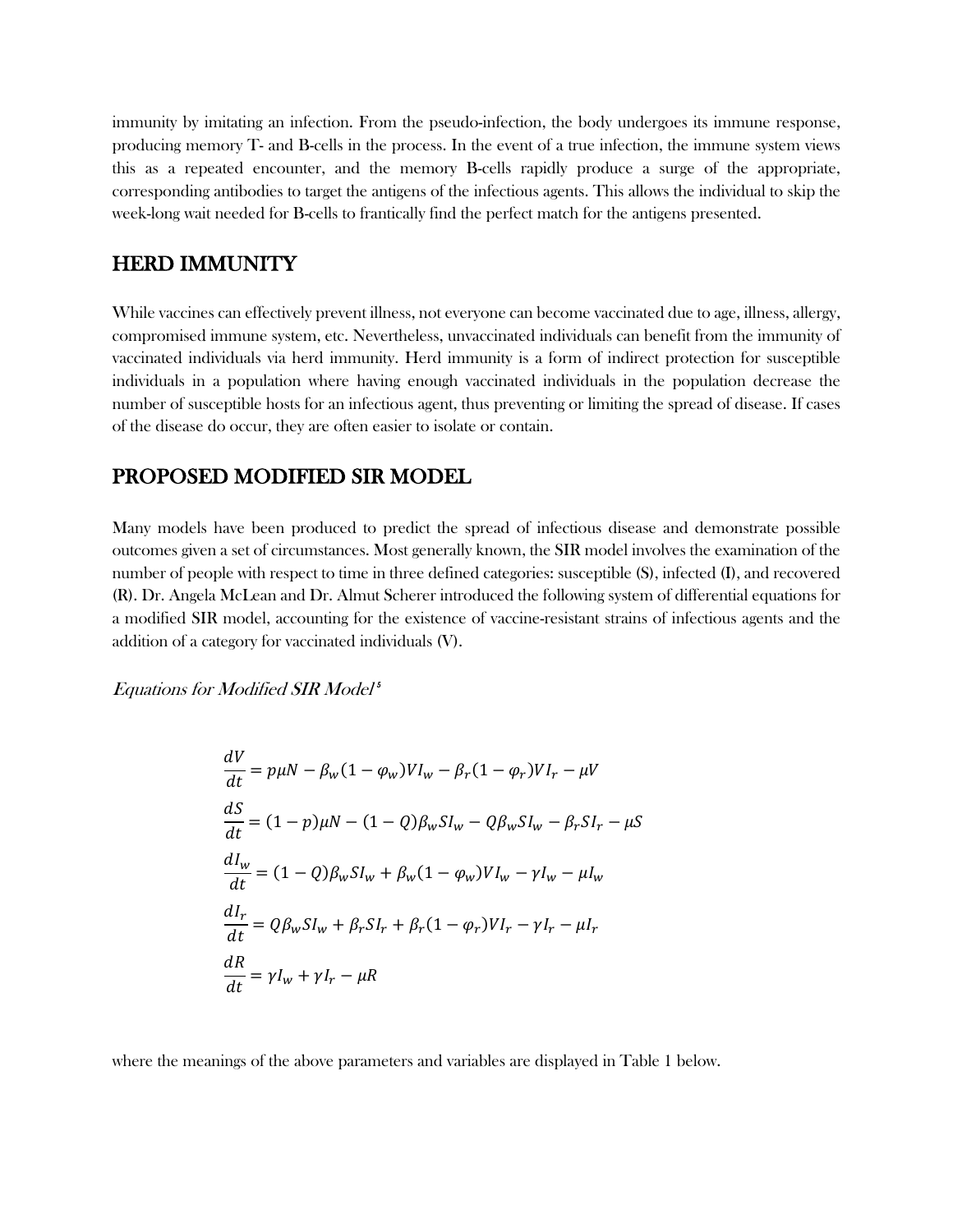| Parameter/Variable          | Meaning                                                                                |
|-----------------------------|----------------------------------------------------------------------------------------|
| $\boldsymbol{p}$            | Fraction of individuals vaccinated at birth                                            |
| $\mu$ and $\gamma$          | Death and recovery rate, respectively                                                  |
| $\beta_w$ and $\beta_r$     | Transmission/effective-contact rate for wild-type strain; for vaccine-resistant strain |
| $\varphi_w$ and $\varphi_r$ | Fraction of infections with wild-type strain; with vaccine-resistant strain            |
| Q                           | Rate of mutation/mutation probability                                                  |
| V(t)                        | Number of vaccinated individuals at a given time                                       |
| S(t)                        | Number of susceptible individuals at a given time                                      |
| $I_w(t)$                    | Number of infected individuals with wild-type strain at a given time                   |
| $I_r(t)$                    | Number of infected individuals with vaccine-resistant strain at a given time           |
| R(t)                        | Number of recovered/permanently immune individuals at a given time                     |
| N(t)                        | Total population (sum of $V(t)$ , $S(t)$ , $I_w(t)$ , $I_r(t)$ , and $R(t)$ )          |

Table 1. Definition of parameters and variables for modified SIR model differential equations.<sup>5</sup>

The proposed modified SIR model assumes the following:

- Immunity gained from infection of either strain (vaccine-resistant or wild-type) grants life-long immunity against all strains for the individual.
- § Susceptible and vaccinated individuals can be infected by either strain, thus taking into consideration the waning immunity of vaccines.
- § With enough cases, the vaccine-resistant strain is not at a selective disadvantage and takes over as the primary strain infecting individuals.
- General assumptions of SIR models hold (population mixes homogeneously, only way to leave susceptible category is by becoming infected, etc.).

## CASE STUDY: 2019 PACIFIC NORTHWEST MEASLES OUTBREAK

On January 3rd, 2019, the first case of measles was confirmed in a child that returned from a trip to Ukraine, and the measles outbreak began in Clark county, Washington. 6 By January 18th, 2019, the Clark County Council Chair, Eileen Quiring, declared a public health emergency due to the measles outbreak, and Governor Jay Inslee declared a state of emergency in Washington on January 25th after the number of measles cases reached 25 with 12 suspected cases pending.<sup>67</sup> There have been 53 exposure sites identified, ranging from health care facilities, schools, and childcare centers to workplaces, retail stores, and other public places.6 As of April 29th, 2019, Clark County Public Health declared that the measles outbreak has concluded.<sup>6</sup>

Now, this case study will focus specifically on the cases examined in Clark county, Washington and Multnomah county, Oregon. Using the data available on April 29th, 2019, Clark and Multnomah county has 65 cases in which the affected individuals are unvaccinated, three cases in which the affected individuals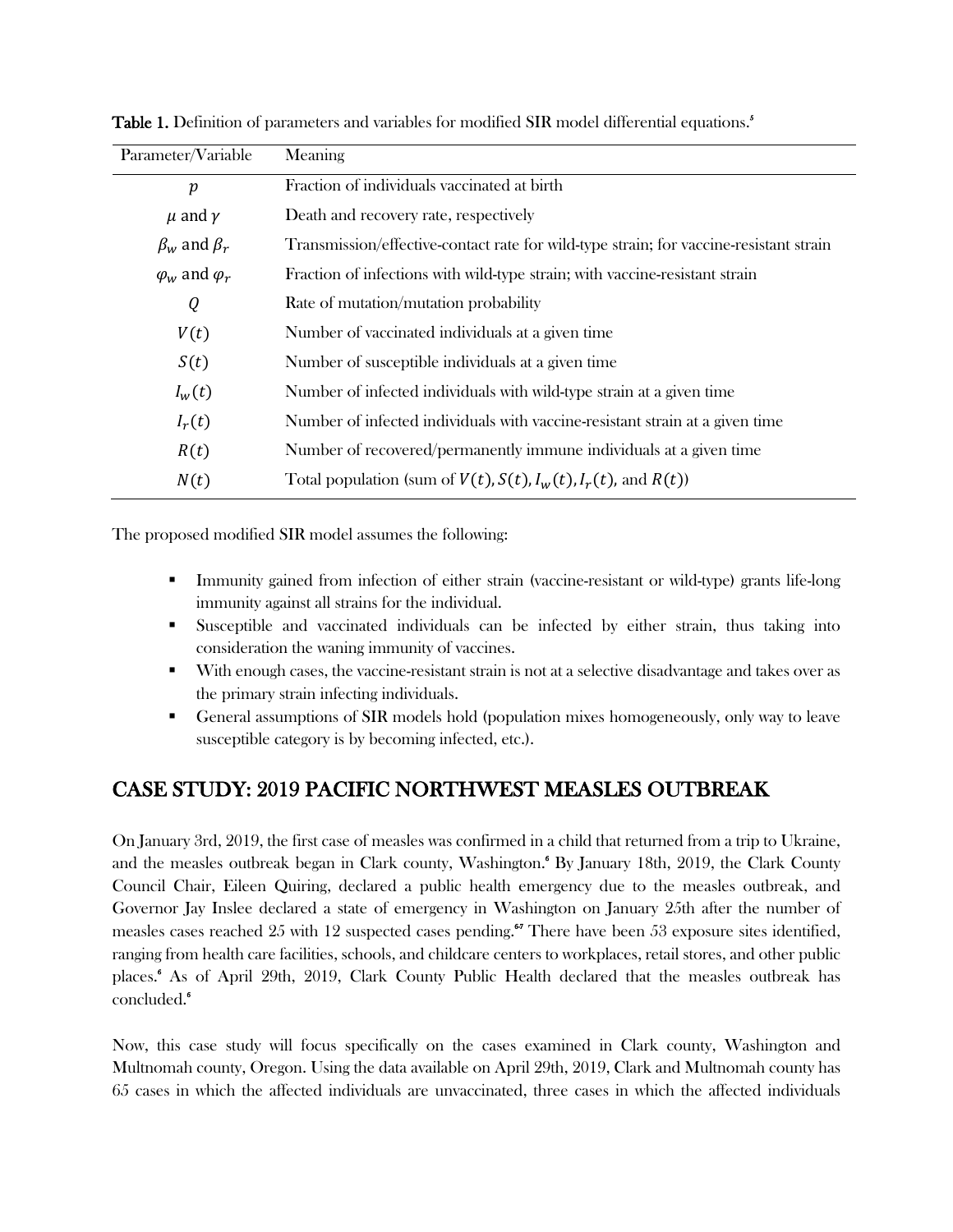received one dose of the MMR vaccine, and seven cases in which the immunization status is unverified.<sup>6,8</sup> Some critical assumptions are made for this study:

- § The unverified cases are assumed to be unvaccinated, thus bringing the total unvaccinated cases to 72 and vaccinated cases to three.
- $\blacksquare$  At time  $t = 0$ , let the 72 unvaccinated cases and three vaccinated cases all be developed at the same time.
- § Suppose the vaccinated cases are cases in which the individuals are infected with the vaccine-resistant strain and the unvaccinated cases are cases in which the individuals are infected with the wild-type strain.

#### Setting: defining parameters and initial values

As of July 1st, 2018, the populations of Clark and Multnomah county are 481,857 people and 811,880 people, with a vaccination rate of 0.81% and 0.87%, respectively, for one dose of MMR.<sup>911</sup> Assuming all vaccinated individuals receive the first dose of MMR at birth, the fraction of vaccinated individuals at birth  $p$ is

$$
p = \frac{v_m N_m + v_c N_c}{N_m + N_c} = \frac{0.87(811,880) + 0.81(481,857)}{811,880 + 481,857} = 8.47653 \times 10^{-1}
$$

where  $v_m$ ,  $v_c$  are the vaccination rates and  $N_m$ ,  $N_c$  are the populations for Multnomah and Clark county. The death rate for measles  $\mu$  is two out of a thousand deaths per year, or  $5.47945~\times~10^{-6}$  per day." The recovery rate for measles  $\gamma$  is 5.0  $\times$  10<sup>-2</sup> per day, the reciprocal of the duration of infection, which is approximately twenty days.<sup>13</sup>

Assuming the effective contact rate for the wild-type strain  $\beta_w$  and vaccine-resistant strain  $\beta_r$  are the same, the rate is obtained from the equation below.

$$
\beta_w = \beta_r = \frac{R_0 \gamma}{N_{total}} = \frac{(15)(0.05)}{1,293,737} = 5.79716 \times 10^{-7} \text{ transmissions/contact}
$$

where  $R_0$  is the basic reproduction number for measles,  $\gamma$  is the recovery rate, and  $N_{total}$  is the combined population of Multnomah and Clark county. For measles, the basic reproduction number is between 12-18, and the average of the two values was chosen for the calculation. <sup>14</sup> Furthermore, the probability of the measles virus mutating  $Q$  is approximately  $1.2 \times 10^{-4}$  mutations per replication."

Using the data obtained from the 2019 Pacific Northwest measles outbreak as of April 29th, 2019 and supposing the unconfirmed cases are unvaccinated cases, there are a total of 72 unvaccinated cases and three vaccinated cases, where the person received one dose of MMR.<sup>68</sup> Let the three vaccinated individuals be infected by the vaccine-resistant strain. Then, the fraction of individuals infected by the wild-type strain  $\varphi_w$ and fraction of individuals infected with the vaccine-resistant strain  $\varphi_r$  are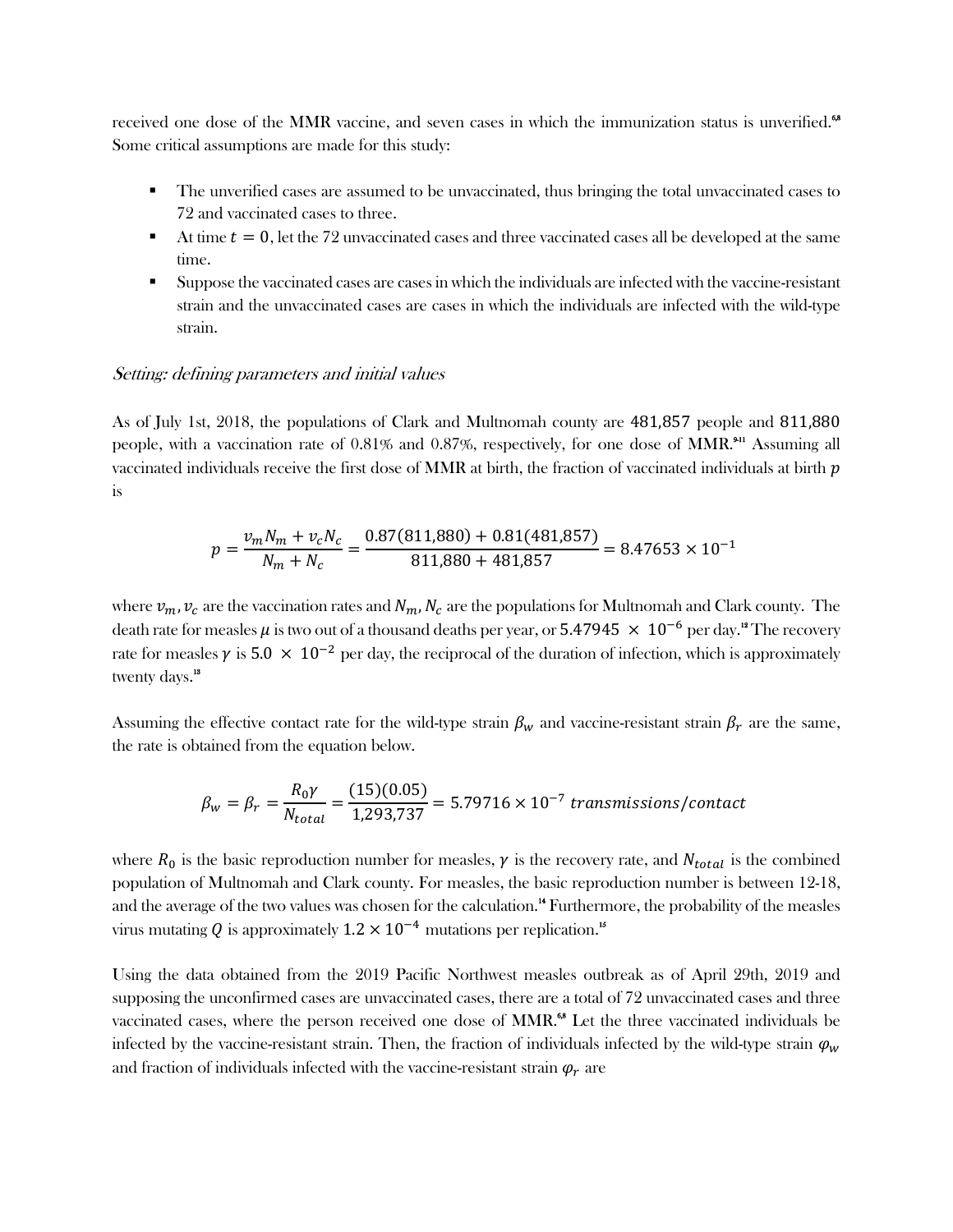$$
\varphi_w = \frac{\text{unvaccinated cases}}{\text{total cases}} = \frac{72}{72+3} = 9.6 \times 10^{-1} \qquad \text{and} \qquad \varphi_r = \frac{\text{vaccinated cases}}{\text{total cases}} = \frac{3}{72+3} = 4.0 \times 10^{-2}
$$

Now, the initial state for each category will be based on the data from the 2019 Pacific Northwest measles outbreak dated April 29th, 2019. From the data, the initial number of infected individuals with the wild-type strain  $I_w(0)$  and the vaccine-resistant strain  $I_r(0)$  are 72 people and three people, respectively. The initial value for the number of vaccinated individuals is calculated by multiplying the total population  $N_{total}$  by the fraction of vaccinated individuals at birth  $p$  and subtracting the initial number of infected individuals with the vaccine-resistant strain. That is,

$$
V(0) = p \times N_{total} - I_r(0) = (8.47653 \times 10^{-1})(1,293,737) - 3 = 1.096637 \times 10^6
$$
 people

It follows that the initial number of susceptible individuals  $S(0)$  is

$$
S(0) = N_{total} - V(0) - I_r(0) - I_w(0) = 1.97025 \times 10^5 \, people
$$

and the initial number of recovered individuals  $R(0)$  is zero. All the calculated values above for each parameter and initial value is displayed in the table below.

| Parameter                   | Value                                         | Units                 |
|-----------------------------|-----------------------------------------------|-----------------------|
| $\boldsymbol{p}$            | $8.47653 \times 10^{-1}$                      | -                     |
| $\mu$                       | $5.47945 \times 10^{-6}$                      | $day^{-1}$            |
| $\gamma$                    | $5.0 \times 10^{-2}$                          | $day^{-1}$            |
| $\beta_w$ and $\beta_r$     | $5.79716 \times 10^{-7}$                      | transmissions/contact |
| $\varphi_w$ and $\varphi_r$ | $9.6 \times 10^{-1}$ and $4.0 \times 10^{-2}$ | $\blacksquare$        |
| Q                           | $1.2 \times 10^{-4}$                          | mutations/replication |
| V(0)                        | $1.096637 \times 10^6$                        | people                |
| S(0)                        | $1.97025 \times 10^5$                         | people                |
| $I_w(0)$                    | 72                                            | people                |
| $I_r(0)$                    | 3                                             | people                |
| R(0)                        | $\boldsymbol{0}$                              | people                |
|                             |                                               |                       |

Table 2. Value given to each parameter and initial state<sup>1243,15</sup>

#### Solving the Modified SIR Model using the Fourth-Order Runge-Kutta Method

The Fourth-Order Runge-Kutta method is a method used to find an approximate solution of initial value problems of the form  $\frac{dy(t)}{dt} = f(t, y(t))$  with  $y(t_0) = y_0$ , where y can be a vector-valued function. For this case study,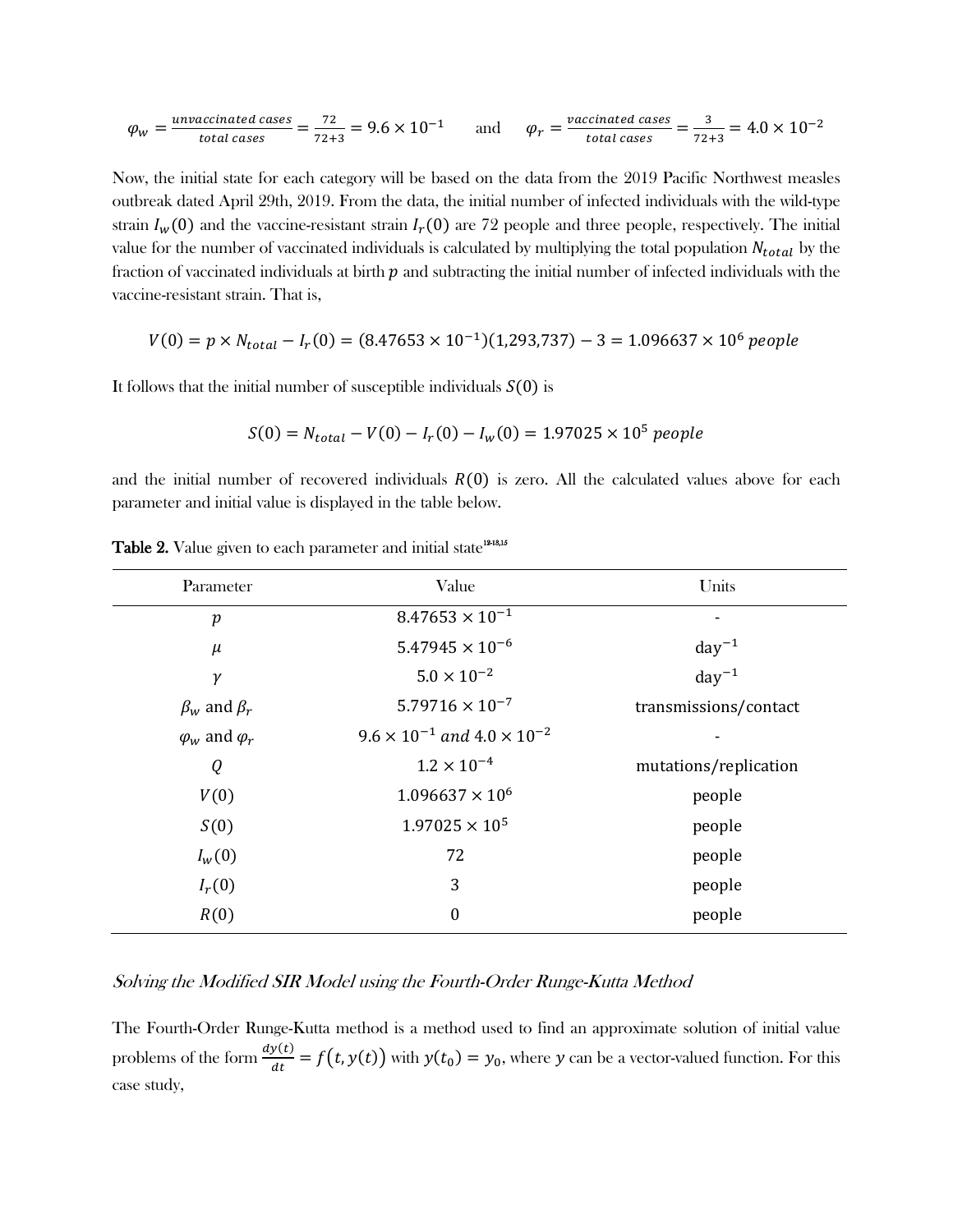$$
y(t) = \begin{bmatrix} V(t) \\ S(t) \\ I_w(t) \\ I_r(t) \\ R(t) \end{bmatrix}
$$

and

$$
f(t,y(t)) = \begin{bmatrix} p\mu N - \beta_w (1 - \varphi_w) V I_w - \beta_r (1 - \varphi_r) V I_r - \mu V \\ (1 - p)\mu N - (1 - Q)\beta_w S I_w - Q \beta_w S I_w - \beta_r S I_r - \mu S \\ (1 - Q)\beta_w S I_w + \beta_w (1 - \varphi_w) V I_w - \gamma I_w - \mu I_w \\ Q \beta_w S I_w + \beta_r S I_r + \beta_r (1 - \varphi_r) V I_r - \gamma I_r - \mu I_r \\ \gamma I_w + \gamma I_r - \mu R \end{bmatrix}.
$$

This method involves finding four approximations of slopes  $K_i$ ,  $1 \le i \le 4$ , for each of the population functions per time step: one at the beginning, two at the midpoint, and one at the end of the time step. The Fourth-Order Runge-Kutta method generates an approximation  $y_k$  of the true state of the system  $y(t_k)$  at a time  $t_0 \leq t_k \leq T$  through an iteration and is given by

$$
y_{k+1} = y_k + \frac{h}{6}(K_1 + 2K_2 + 2K_3 + K_4)
$$

such that

$$
K_1 = f(t_k, y_k)
$$
  
\n
$$
K_2 = f(t_k + \frac{h}{2}, y_k + \frac{h}{2}K_1)
$$
  
\n
$$
K_3 = f(t_k + \frac{h}{2}, y_k + \frac{h}{2}K_2)
$$
  
\n
$$
K_4 = f(t_k + h, y_k + hK_3)
$$

 $0 < h < 1$  is the step size chosen and  $t_k = t_0 + kh, k \ge 0$ .<sup>16</sup>

For the Runge-Kutta method to be of fourth order, the worst approximation of the true state of the system is

$$
\max_{0 \le t_k \le T} |y(t_k) - y_k| < Ch^4
$$

and decaying by a rate of  $h^4$ , with  ${\cal C}$  as a constant. $^{\text{\tiny{16}}}$ 

Now, given the system of differential equations in the modified SIR model proposed, the Fourth-Order Runge-Kutta method was used to approximate the solution of the system from the time  $t = 0$  to 100 days. The following code was ran on GNU Octave using a step size  $h$  of 0.01 and the defined values given in Table 2.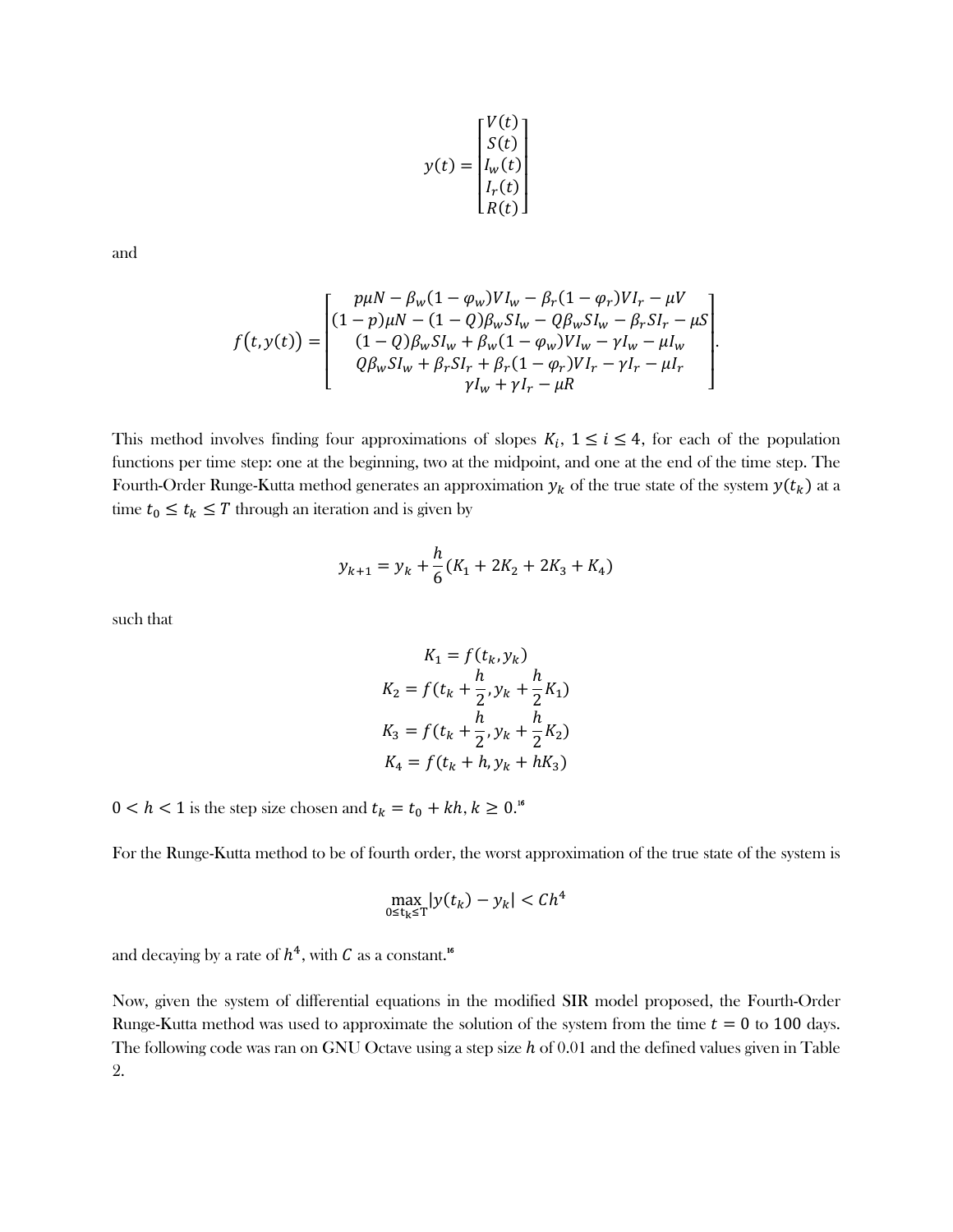```
1 function RK4_Method(h,p,mu,gm,bw,br,fw,fr,Q) %Main Program
 2 t0=0; tf=100; t=t0:h:tf; n=length(t);
 3 param=[p;mu;gm;bw;br;fw;fr;Q];
 4 P=zeros(5,n); %state of population P=[V,S,Iw,Ir,R] at each time snapshot
 5 P0=[1096637;197025;72;3;0]; P(:,1)=P0; %initial state 
 6 for k=1:n-1
 7 P(:,k+1)=RK4(h,P(:,k),param);
 8 end
 9 figure(1);
10 plot(t,P(1,:),'q',t,P(2,:),'r',t,P(3,:),'c',t,P(4,:),'m',t,P(5,:),'b');
11 xlabel('Time [days]'); ylabel('Population [number of people]');
12 h=legend('vaccinated','susceptible (unvaccinated)','infected with wild-type 
      strain', 'infected with vaccine-resistant strain', 'recovered');
13 legend(h,'location','northeastoutside'); set (h,'fontsize', 8.5); 
14 end %End Main Program
15
16 function y=RK4(h, y, param) %RK4 Method
17 K1=f(y, param);18 K2 = f(y + (h/2) * K1, \text{param});19 K3=f(y+(h/2) *K2, param);
20 K4=f(y+h*K3,param);
21 y=y+(h/6)*(K1+2*K2+2*K3+K4);22 end
23
24 function y=f(y,param) %Incorporating system of DE
25 p=param(1); mu=param(2); qm=param(3); bw=param(4);
26 br=param(5); fw=param(6); fr=param(7); Q=param(8);
27 V=y(1); S=y(2); Iw=y(3); Ir=y(4); R=y(5); N=V+S+Iw+Ir+R;
28 y=[p*mu*N-bw*(1-fw)*V*Iw-br*(1-fr)*V*Ir-mu*V;29 (1-p)*mu*N-(1-Q)*bw*S*Iw-Q*bw*S*Iw-br*S*Ir-mu*S;
30 (1-Q) * bw * S * I w + bw * (1-f w) * V * I w - qm * I w - m u * I w;31 Q*bw*S*Iw+br*S*Ir+br*(1-fr)*V*Ir-gm*Ir-mu*Ir;
32 gm*Iw+gm*Ir-mu*R];
33 end %End RK4 Method
>> RK4_Method(0.01,0.847653,0.00000547945,0.05,0.000000579716,0.000000579716,0.96,
```
#### Results

0.04,0.00012)

Solving the system of differential equations using the Fourth-Order Runge-Kutta method and the code above gave the following figure. Figure 1 displays five curves, with each representing the approximation for the number of vaccinated, susceptible, infected with wild-type strain, infected with vaccine-resistant strain, or recovered individuals in the combined population of Clark and Multnomah county on any day from zero to 100 days. These approximations for the different population functions suggest that around day 20, almost the entire population becomes infected with the vaccine-resistant strain. With a large vaccinated population initially, the vaccine-resistant strain outcompetes the wild-type strain, rendering the vaccines for measles ineffective. In the case of a large unvaccinated population, the wild-type strain outcompetes the vaccineresistant strain, as indicated in Figure 2, and the entire population becomes infected as well. Based on the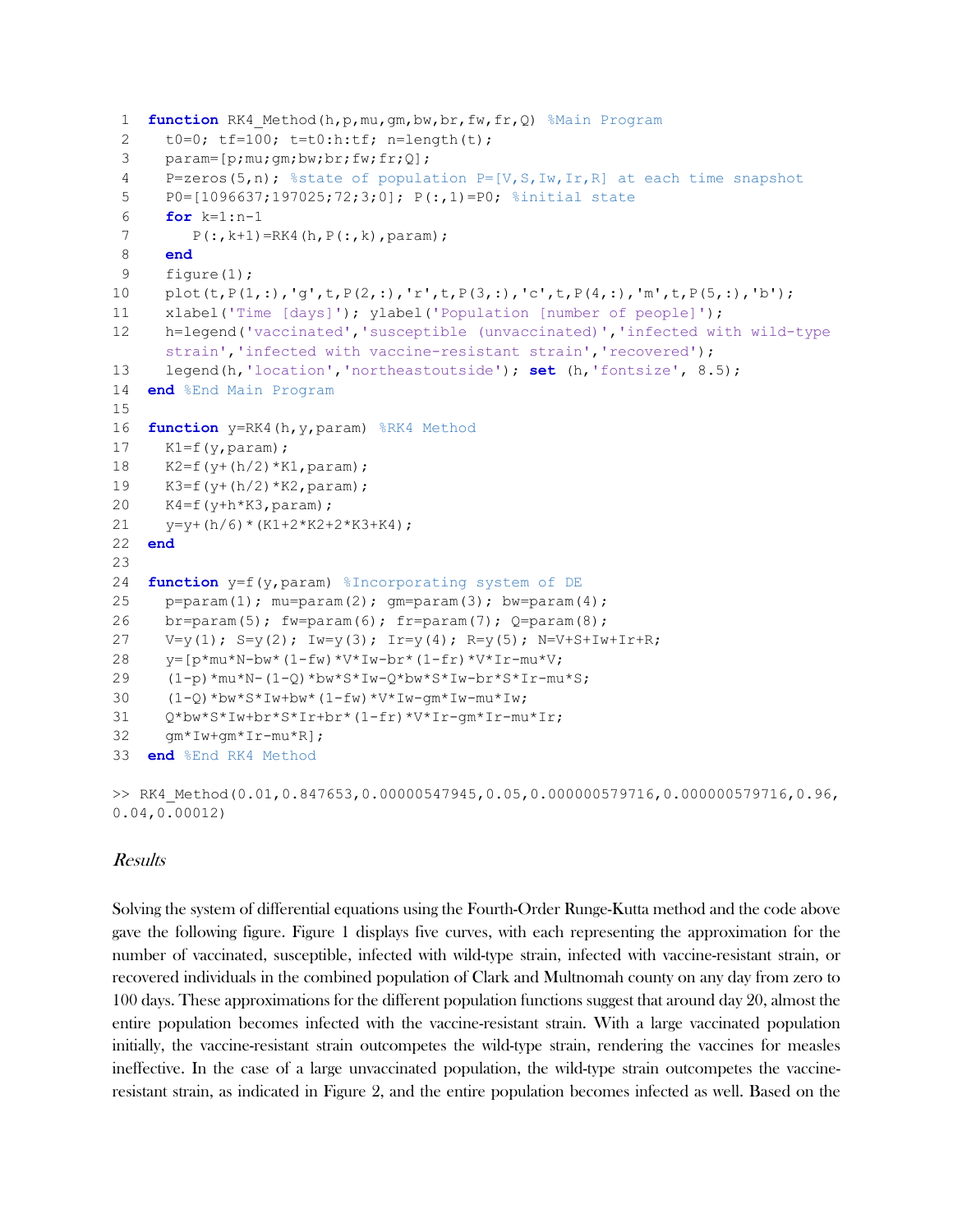results, a vaccination rate of approximately 96% was not enough to benefit from herd immunity effects and contain the measles outbreak, especially since a vaccine-resistant strain was introduced into the population.



Figure 1. RK4 approximation of the number of vaccinated, unvaccinated, infected, and recovered individuals in the combined population of Clark and Multnomah county after measles exposure.



**Figure 2.** RK4 Approximation of modified SIR model solution given initial unvaccinated population  $V(0) =$ 1,096,637 people, initial vaccinated population  $S(0) = 197,025$  people, and fraction of population at vaccinated at birth  $p = 0.152347$ .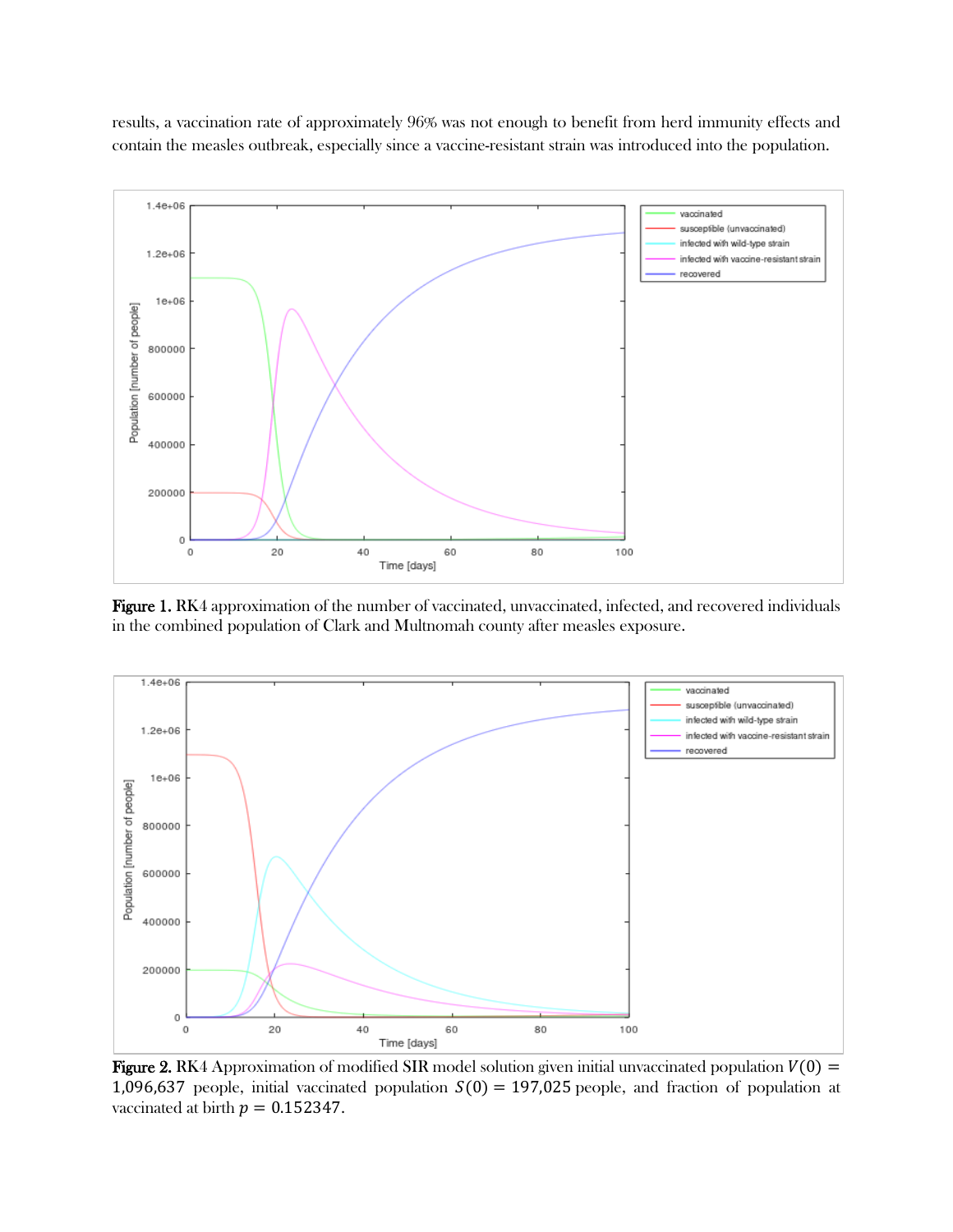## **CONCLUSION**

While the death rate for measles is low, two deaths per 1,000 cases, 30% of measles cases have reported having one or more complications, as measles suppresses an infected individual's immune system and causes them to become prone to infection. 17 More common, minor complications are diarrhea and ear infections, which affect one out of ten cases, though the ear infections can fester and lead to permanent hearing loss.<sup>18</sup> Severe complications due to measles consist of pneumonia, affecting one out of 20 cases, and encephalitis, affecting one of 1,000 cases.<sup>18</sup> Pneumonia is the most common cause of death in young children affected by measles, and encephalitis (brain swelling) leads to convulsions and can cause deafness or neurological damage.18 Before vaccinations in the 20th century, there have been over half a million cases of measles, and since the introduction of vaccines, the number of cases for measles decreased by 99.9%. 1

Mathematical models can help with creating visual representation and predicting long-term behavior, but there are many limitations to using them. For instance, the modified SIR model used to model the effects of measles on a population contained many assumptions such as homogeneous mixing of the population, no birth and migration, no spatial consideration, and so forth. Homogeneous mixing of the population resulted in there being more infected individuals than what would likely happen in a realistic scenario. In real situations, the population does not mix homogeneously, and cases of infection are isolated to prevent further spread of disease. Having a large vaccinated population and a vaccine-resistant strain of measles introduced negated herd immunity effects and rendered the MMR vaccine ineffective in the case study. Furthermore, the model assumes that when the measles strain mutates, a vaccine-resistant strain is guaranteed to be produced, when in real situations, the probability of such a strain being formed from a mutation is low in a largely vaccinated population. Despite the limitations, mathematical models used for simulations are instructive and can be modified and advanced to reduce error and account for further variables, such as space/location.

## REFERENCES

- 1. Vaccine Benefits. National Institute of Allergy and Infectious Diseases. https://www.niaid.nih.gov/ research/vaccine-benefits. Published May 18, 2019. Accessed May 21, 2019.
- 2. Vaccine Types. National Institute of Allergy and Infectious Diseases. https://www.niaid.nih.gov/ research/vaccine-types. Published May 18, 2019. Accessed May 21, 2019.
- 3. Urry LR, Cain ML, Wasserman SA, Minorsky PV, Reece JB. The immune system. Campbell Biology *in Focus.*  $2<sup>nd</sup>$  ed. Pearson; 2016: 733-750.
- 4. Ni K, O'Neill HC. The role of dendritic cells in T cell activation. Immunology and Cell Biology. https://www.ncbi.nlm.nih.gov/pubmed/9243286. Published June 1997. Accessed March 19, 2019.
- 5. Scherer A, McLean AR. Mathematical models of vaccinations. *British Medical Bulletin.* 2002; 62(1): 187-199. https://academic.oup.com/bmb/article/62/1/187/281114. Published July 1, 2002 Accessed February 10, 2019.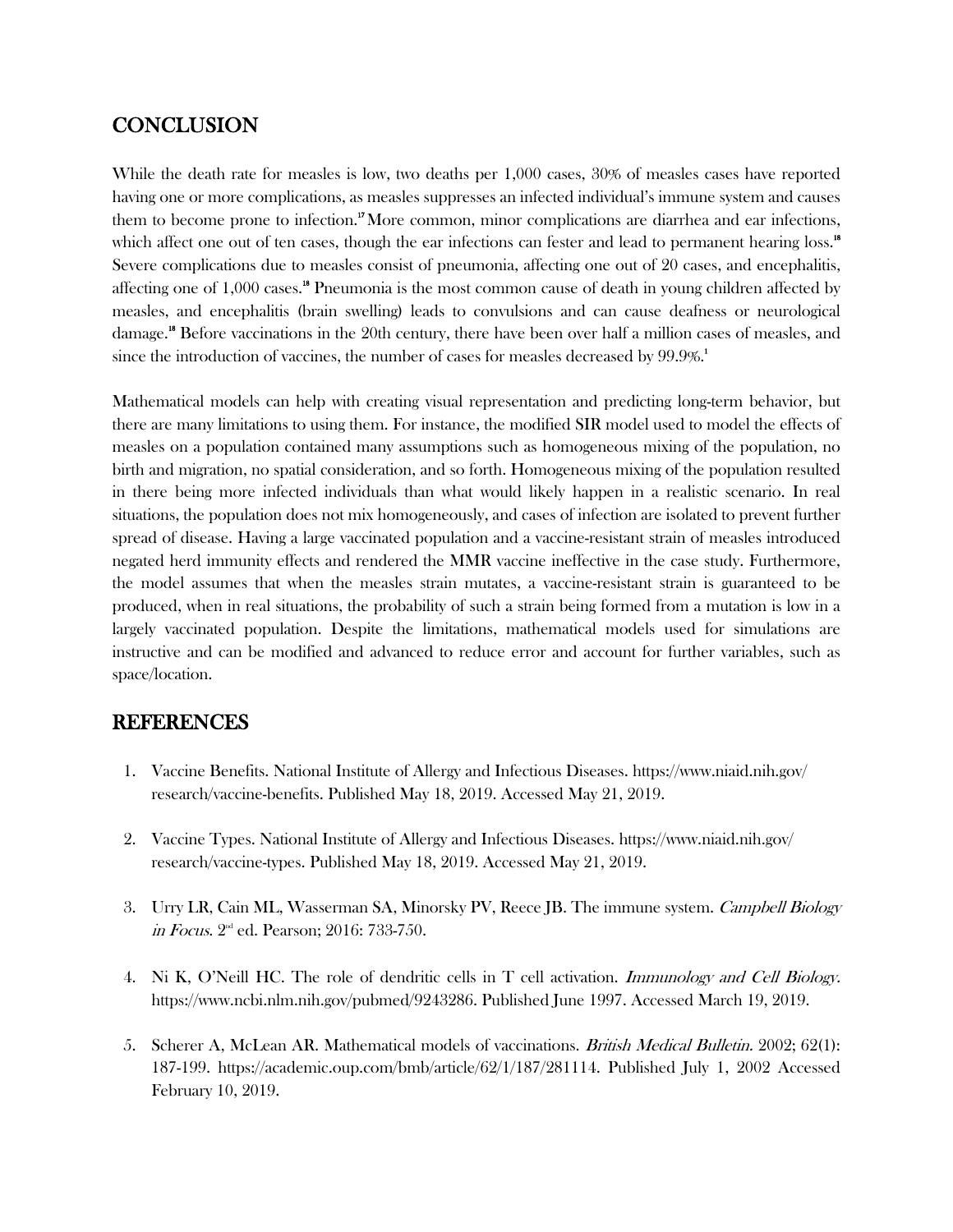- 6. Measles investigation. Clark County Washington. https://www.clark.wa.gov/public-health/measlesinvestigation. Published April 29, 2019. Accessed May 21, 2019.
- 7. Measles case count up to 25 confirmed, 12 suspect. Clark County Washington. https://www.clark.wa. gov/public-health/measles-case-count-25-confirmed-12-suspect. Published January 24, 2019. Accessed May 21, 2019.
- 8. Measles Outbreaks 2019. Multnomah County. https://multco.us/measles2019. Published April 24, 2019. Accessed May 21, 2019.
- 9. U.S. Census Bureau QuickFacts: Clark County, Washington; Multnomah County, Oregon. Census Bureau QuickFacts. https://www.census.gov/quickfacts/fact/table/clarkcountywashington,multnomah countyoregon/PST045218. Accessed May 21, 2019.
- 10. What are the immunization rates for children in Clark County? Clark County Washington. https://www. clark.wa.gov/public-health/faq/what-are-immunization-rates-children-clark-county. Accessed May 21, 2019.
- 11. Oregon Child Immunization Rates. Oregon Health Authority: Oregon Child Immunization Rates: Vaccines and Immunization : State of Oregon. https://www.oregon.gov/oha/PH/PREVENTION WELLNESS/VACCINESIMMUNIZATION/Pages/researchchild.aspx. Accessed May 21, 2019.
- 12. Measles Data and Statistics. Centers for Disease Control and Prevention. https://www.cdc.gov/measles/ downloads/measlesdataandstatsslideset.pdf
- 13. Immunology and Vaccine Preventable Diseases Pink Book Measles. Centers for Disease Control and Prevention. https://www.cdc.gov/vaccines/pubs/pinkbook/downloads/meas.pdf
- 14. Guerra FM, Bolotin S, Lim G, et al. The basic reproduction number (R<sub>0</sub>) of measles: a systematic review. The Lancet Infectious diseases. 2017; 17(12): e420-e428. https://www.ncbi.nlm.nih.gov/ pubmed/28757186. Published December 2017. Accessed May 21, 2019.
- 15. Schrag SJ, Rota PA, Bellini WJ. Spontaneous mutation rate of measles virus: direct estimation based on mutations conferring monoclonal antibody resistance. Journal of Virology. 1999; 73(1): 51-54. https://www.ncbi.nlm.nih.gov/pmc/articles/PMC103807/. Published January 1999. Accessed May 21, 2019.
- 16. Kutta MW. Beitrag zur näherungsweisen integration totaler differentialgleichungen. Zeitschrift für Mathematik und Physik. 1901; 46: 435-452.
- 17. Epidemiology and Prevention of Vaccine-Preventable Diseases Chapter 13: Measles. Centers for Disease Control and Prevention. https://www.cdc.gov/vaccines/pubs/pinkbook/meas.html#complicatio ns